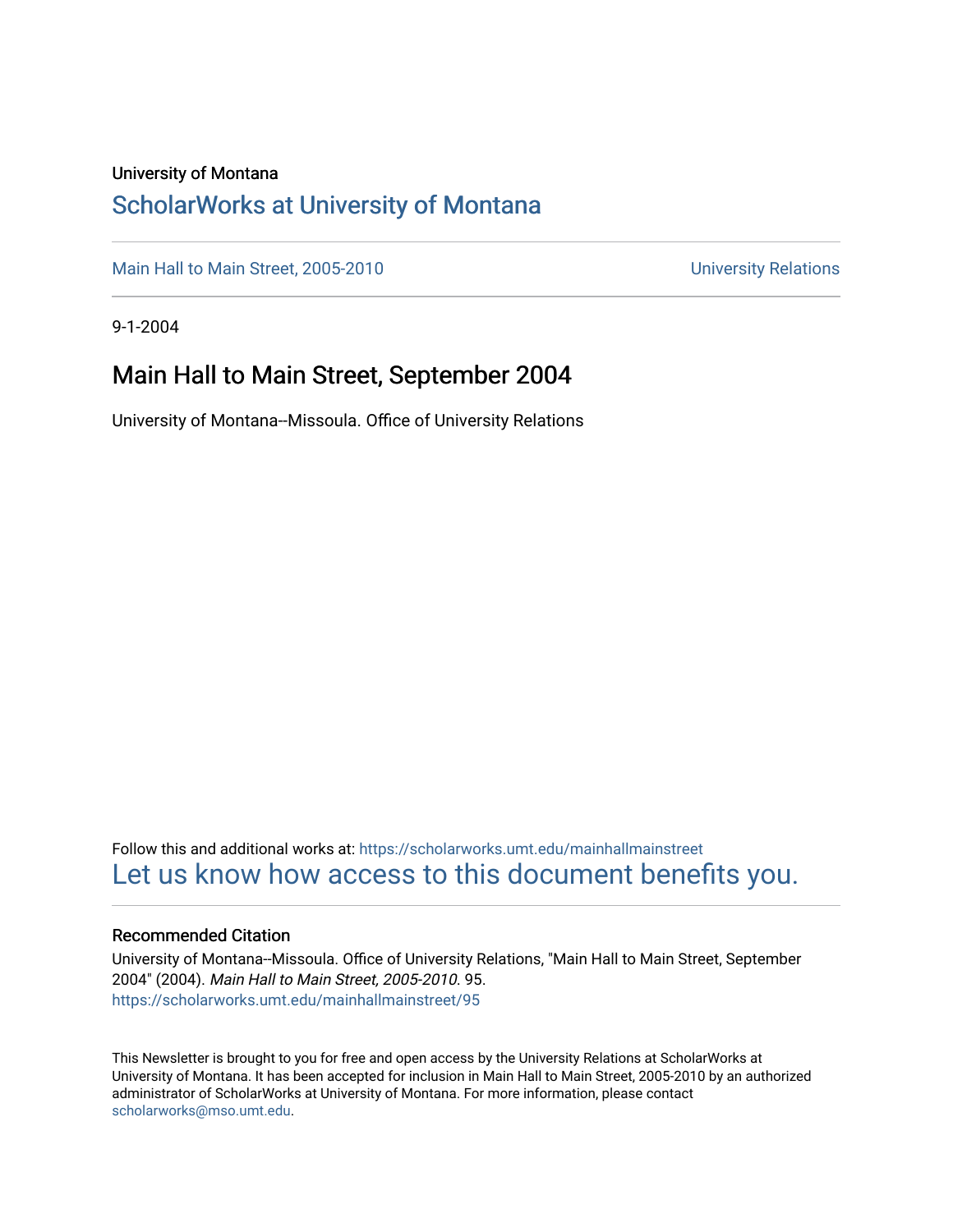# **•WWERSSTYOFMONTAN\***

**NOV <sup>15</sup> »**

LIBRARY Main Hall<sup>to</sup> Main St.

Vol. 10, No. 9 Connecting Campus and Community September 2004

# New basketball coaching staff ready to get rolling

**Towersofpower: UM's Larry Krystkowiak (left) andWayneTinkle may be among the tallest coaching staffsin the country.**

E 40 this month, Lai<br>Krystkowiak can't<br>help but feel like a ven though he turns 40 this month, Larry Krystkowiak can't college freshman all over again.

It's actually kind of surreal," said Krystkowiak, Montana's new men's basketball coach. "It kind of reminds me of when <sup>I</sup> started college as a player — the newness and the challenges that lie ahead."

If "Krysco's" second stint as a Grizzly freshman kicks off a career anywhere near as successful as his first go-round, bright days are ahead for the Montana basketball program.

Krystkowiak, a Shelby native who starred at Missoula's Big Sky High School, is the

Grizzlies' all-time leading scorer and rebounder. During a college career from 1982 to 86, Krystkowiak was named Big Sky Conference MVP three times — the only player in conference history to earn the prestigious trifecta.

Krystkowiak went on to enjoy a successful nine-year career in the National Basketball Association. His post-NBA career included two years

as an assistant coach at Montana under Don Holst and another year as an assistant at Old Dominion under former Grizzly coach Blaine Taylor. Last year, Krystkowiak was the head man in Boise, leading the Idaho Stampede to the Continental Basketball Association's championship game.

Krystkowiak enjoyed his stint coaching aspiring NBA players in Boise. But when Pat Kennedy announced he was leaving Montana in May to take the head job at Towson State, Krystkowiak jumped at the chance to return to his alma mater.

"There's not many Division <sup>I</sup> head

coaching jobs available, he said. "It's a hard business to get into. And it's the purest form of hoops right now. You have kids who get athletic scholarships and want to play ball."

While he's spent much of the past three months recruiting and becoming familiar with his returning players, Krystkowiak does admit he's given some thought to the upcoming season.

*(Continued on hack page)*

# President outlines University goals

[www.umt.edu/ure1ations/mainhall](http://www.umt.edu/ure1ations/mainhall)

I set several goals for the University<br>University Address on Aug. 27. Follow-<br>University Address on Aug. 27. Follow-M President George Dennison set several goals for the University during his annual State of the ing is his list of priorities for the coming year:

**UM must meet enrollment targets.** "We can succeed in doing so if we engage the students," Dennison said. "Failure to engage them will undermine our effort to provide an education of the highest quality. We all understand that the quality of an experience, educational or otherwise,



depends on the level of engagement of the individual. In our case, the engagement begins with the recruitment process and must continue through matriculation to graduation, and the outcome depends upon the active

**Dennison**

involvement of student and faculty or staff member, not just one or the other. In brief, faculty productivity depends upon student productivity, and vice versa.

**The University must finalize reform of the General Education Program, with an emphasis on goals and objectives that can be evaluated and assessed in terms of learning outcomes.** 'The Faculty Senate referred the work to a subcommittee of the Academic Standards and Curricular Review Committee," Dennison said. "As we proceed, let us identify and articulate the goals we can actually access.

**UM must implement its campuswide outcomes assessment program.** 'The Northwest Commission on Colleges and Universities identified this requirement four years ago during the accreditation review," Dennison said.

*(Continued on back page)*

The Discavery Continues at The University of Montana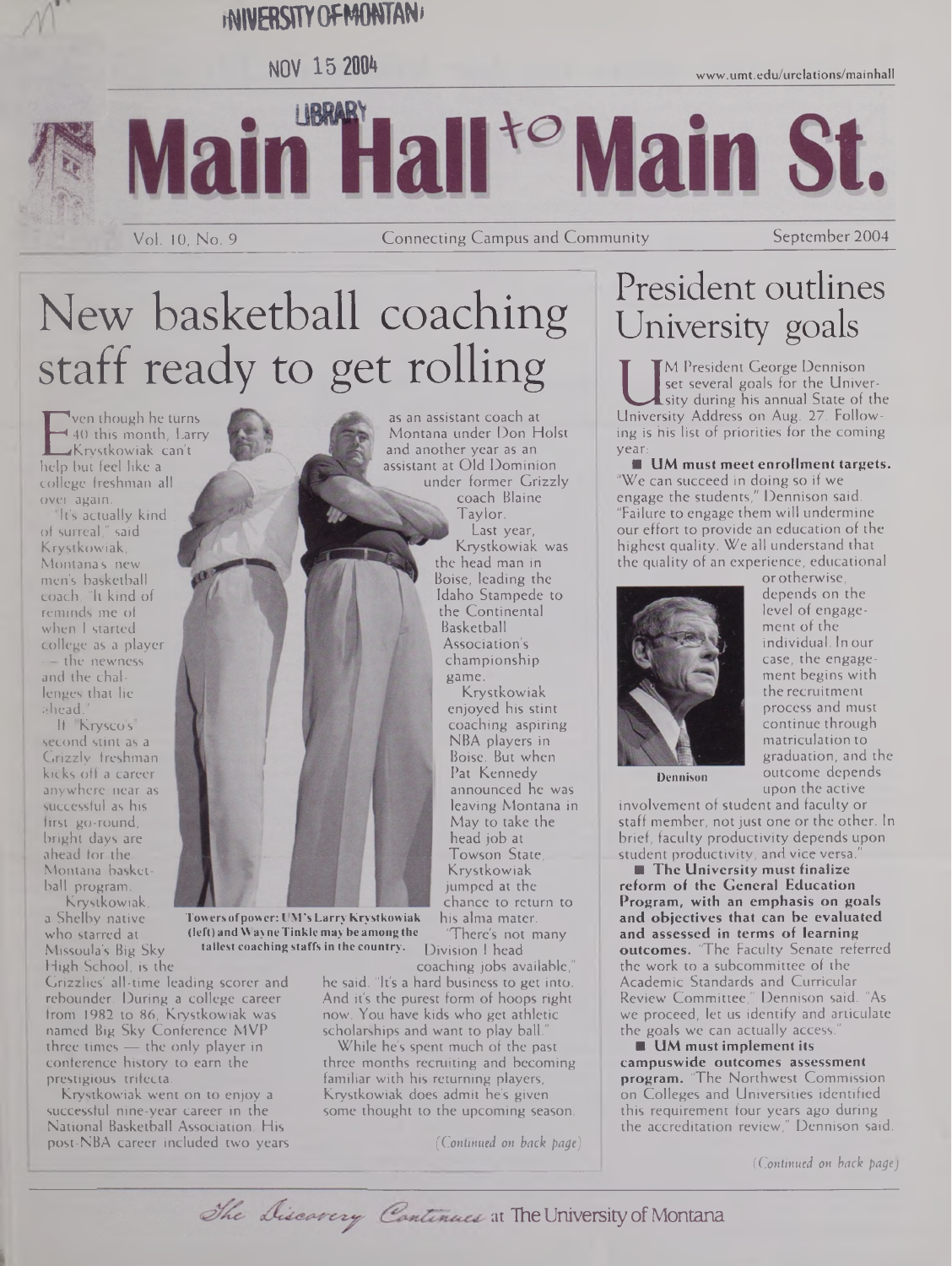# University gears up for Missoula Heart Walk

Na Dennison in one of his favorite fall compe-<br>titions, and it's not football. It's raising<br>money for heart disease and stroke research and<br>education Tow's your chance to beat President George Dennison in one of his favorite fall competitions, and it's not football. It's raising education.

For the fourth year running, UM will host the Missoula Heart Walk on campus Saturday, Sept. 25. Registration and activities begin at 8 a.m. on the Mansfield Mall between the library and the University Center. The walk begins at 8:30 a.m. with the release of memorial balloons.

Team Dennison always finishes near the top when it comes to fund raising for the annual walk, and the

president says this year will be no exception. About 600 local walkers are expected to partici-

pate in the two-mile trek. Meanwhile, local sponsors and individuals have pledged more than \$64,000 toward this year's \$150,000 goal.

The event spotlights heart disease and stroke research that is being conducted by students and faculty at UM, including some studies that are funded by the American Heart Association.

Each year the number of walkers grows, and Heart Walk organizer are hoping the trend continues. To find out how to start a team, call (406) 829-3377 or e-mail [doug.koester@heart.org](mailto:doug.koester@heart.org). &



**Local heart disease survivorEmmaBlyton**

# New funding fuels reznet program

wo new grants<br>totaling<br>\$550,000 will<br>enable UM's innovawo new grants totaling \$550,000 will tive reznet program to expand via the Internet and teach journalism to more Native American students across the country.

The grants came from two prominent national foundations — \$475,000 over the next three years from the John S. and James L. Knight Foundation and \$75,000 from the Ethics and Excellence in Journalism Foundation.

Reznet, online at [www.reznetnews](http://www.reznetnews). org, is based at UM's School of Journalism. It is a Web-based student newspaper that hires 20 Native American college students each year as reporters and photographers to cover their tribal communities and colleges. Now in its third year, reznet won the 2003 Native Media Award for Best Internet News Site from the Native American Journalists Association.

The purpose of reznet is to inspire more Indian students to enter journalism. The current reznet team includes 19 Indian college students from around the country, including four from Montana. Students write articles and take pictures on deadline, earning \$50 per story. They also are required to apply for newspaper internships, and last year 15 of 20 staff members got paid internships at daily newspapers around the country

The new grant will allow reznet to develop a distance-learning reporting and editing skills course with the help of the Robert C. Maynard Institute for Journalism Education, which hosts the project Web site. The course, to be broadcast simultaneously to at least 15 tribal colleges, will include video conferencing for editing and mentoring sessions.



**ReznetDirector DennyMcAuliffeworksthephonesto stay in touch with hisgrowing network ofAmerican Indian writers and photographers.**

Reznet is an outgrowth of UM's Native American News Project, in which journalism students spend their spring breaks on Montana reservations producing feature articles and photographs for a "Native News tab." The latest grant will continue funding for this 12-year-old program.

The John S. and James L. Knight Foundation supports journalism excellence worldwide. Since 1950, it has made more than \$250 million in journalism grants. The foundation currently has 140 active journalism grantees.

The Ethics and Excellence in Journalism Foundation award was part of \$1.4 million in grants presented to 25 institutions around the country. The Oklahoma-based organization was founded in 1982 to support efforts that improve the quality of journalism and instill high ethical standards. The grant will allow reznet to add a career development director who will help the program's graduating seniors find jobs.

Reznet Director Denny McAuliffe said, "We remain convinced that the modern Internet makes it possible to lead young Native Americans in isolated places into journalism fields the oldfashioned way — by getting their stories and bylines into print."

## Homecoming 2004 rings in the memories'

during Homecoming 2004 Friday<br>and Saturday, Oct. 8-9. This year's M friends and alumni will be "Ringing in the Memories" and Saturday, Oct. 8-9. This year's theme celebrates 50 years of UM's carillon, the memorial bells in Main Hall's clock tower.

The week's events kick off at noon Sunday, Oct. 3, at Southgate Mall with a public celebration led by Monte, the UM cheerleaders and Sugar Bears, and a live remote by Mountain 102.5 FM.

The Homecoming Art Fair starts Thursday and runs through Saturday from 10 a.m. to 6 p.m. at the University Center.

A busy Friday will include open houses and reunions, including a gathering of the 1954 football team. At 2 p.m. the public is invited to the Montana Gubernatorial Debate in the Montana Theatre in the Performing Arts and Radio/Television Center, where Democrat Brian Schweitzer will meet Republican Bob Brown:

At 6 p.m., three dynamic Montana women — Diane Barz, Doris Poppler, and Lee Rostad will receive Distinguished Alumni Awards during a ceremony in the University Center Ballroom.

Singing On the Steps, combined with a good, old-fashioned pep rally to cheer on the Montana Grizzlies football team, will be held at 8 p.m. in front of Main Hall. The pep rally will be followed by the traditional lighting of the M and a 9 p.m. alumni social and dance at the Holiday Inn Parkside.

Saturday's events include the 10 a.m. parade (see Bear Brief) and the <sup>1</sup> p.m. football game against Idaho State. For a complete Homecoming schedule, call (406) 243-5211 or visit [www.umt.edu](http://www.umt.edu).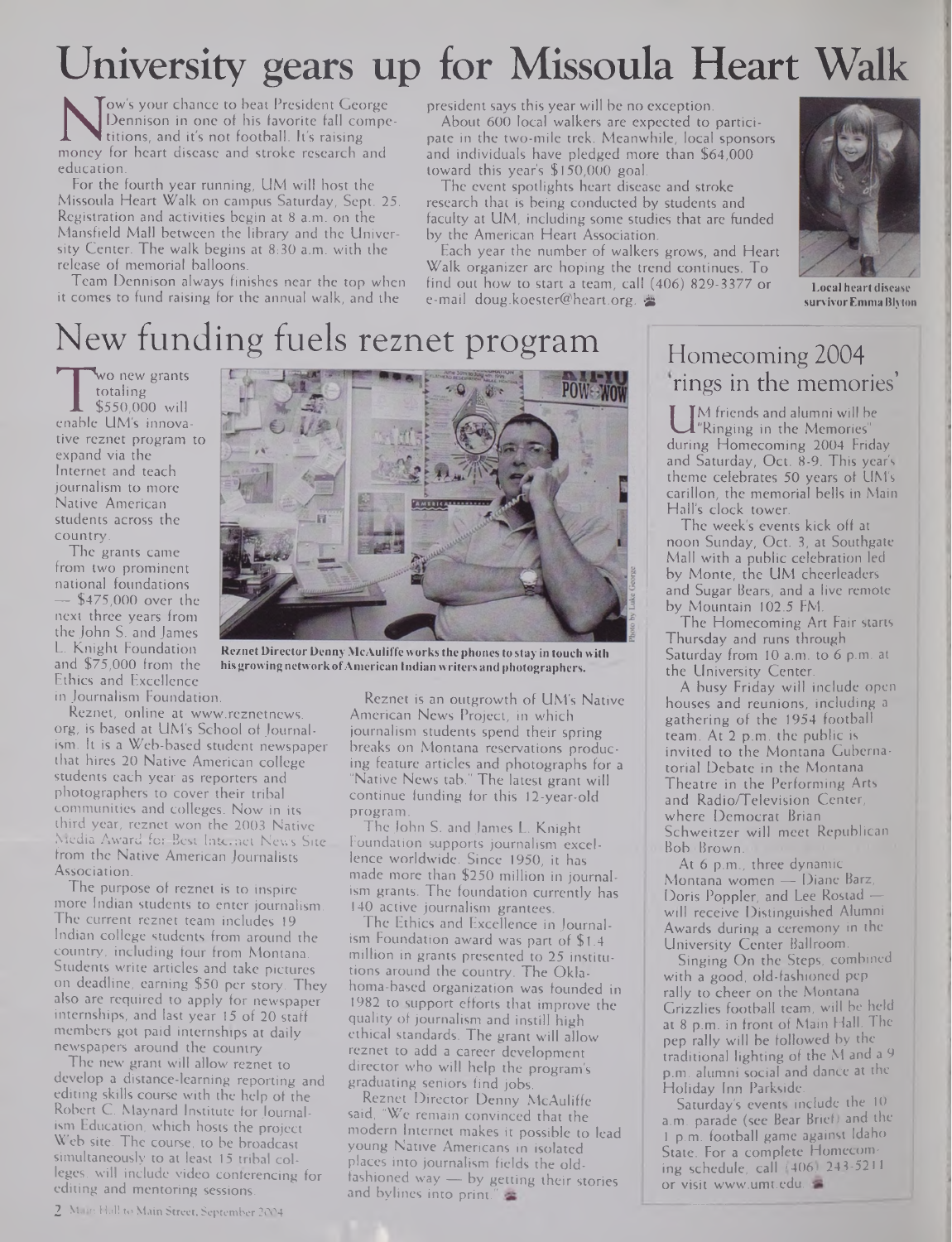**Parade Time—**Homecoming will come in like a lion, or make that a grizzly bear, as UM celebrates with a parade before the big game against Idaho State Saturday, Oct. 9. Applications for parade entries are now available. The theme, created for the 50th anniversary of the UM carillon, is "Ringing in the Memories." All entries should fit the parade theme. Parade lineup



begins at 9 a.m. with the starting time at 10 a.m. The parade route will begin at Pine Street and Higgins Avenue, travel south on Higgins to University Avenue, then head east to Helen Avenue. Parade entry applications are available at the UM Alumni Association office on the first floor of Brantly Hall. The application fee is \$15, and the deadline is 2 p.m. Oct. 1. Return applications to the UM Alumni Association office. For more information call the Alumni Association at (406) 243-5211.

**Promoted People—**Three employees with years of service to UM became new administrators in Student Affairs during the summer. All were chosen after national searches to fill the positions. Jed Liston, who has been recruiting students to the University for more than 20 years, is the new assistant vice president for Enrollment Services. Liston was director of marketing and recruitment in Enrollment Services before being promoted to the new position. Patrick Weasel Head is the new director of UM's American Indian Student Services Program, which was created a year ago to support the success of American Indian students. Weasel Head has served as its interim director since its inception. Candy Holt is the new director of the University Center, the hub of student life on campus. Holt had been associate director for administrative, personnel and fiscal services in UM's Mansfield Library before returning to work in the University Center, where she had spent 13 years in varied administrative positions.

**Students Dodge Summer Session—**Summer enrollment at UM took a disappointing downturn. The student headcount this year was 3,210, compared to 3,349 last summer — a 4 percent decline. Fewer students also meant fewer credit hours were taken. Full-time equivalents (FTEs) totaled 1,186, compared to 1,388 last summer for a 14.5 percent decrease. An **r <sup>I</sup> <sup>E</sup>** represents 15 undergraduate or 12 graduate semester credits. "We're still analyzing what occurred," said President George Dennison. "We know that fewer sections were offered than in previous summers, and students did not carry as many credits as in the prior years." The president speculated the economic recovery in progress and the chance to earn money to pay for expenses during the academic year may well have influenced students to work rather than enroll in courses. He also noted that planning has begun to make certain that this summer's downturn does not become a trend.

**A Flexible Future—**Earning a professional certification or associate degree has never been easier. The UM College of Technology's Future Focus programs provide flexible courses so that you can train for a new career or promotion without giving up your day job. Future Focus programs feature evening, weekend and online courses for a customer relations online certificate, National Carpentry certification, Microsoft or A+ certification, and associate of arts degrees. For more information, call (406) 243-7812 or e-mail [outreach@mso.umt.edu](mailto:outreach@mso.umt.edu).

**Well-Rounded Students —** UM is offering a new student leadership program to provide students with the skills they need to succeed academically and professionally after graduation. Ursa Major is a four-stage leadership development experience that uses a variety of co-curricular activities to teach students independence, ambition, creative problem-solving, motivational ability and self-assessment. Activities include conferences, retreats, volunteer opportunities and mentoring. The program is open to current UM students. Applications are

available online at <http://www.umt.edu/> ursamajor. Additional program information also is available on the Web site or by e-mailing [ursamajor@mso.umt.edu](mailto:ursamajor@mso.umt.edu).

**Helping Children—**About one in four children experience a significant traumatic event before age 16, but only 8 percent of these children receive

mental health services. Many of these kids develop symptoms of post-traumatic stress disorder and suffer significant academic and social setbacks that may contribute to domestic, economic and legal problems throughout their lives. But thanks to a recent \$1.6 million, four-year award from the U.S. Substance Abuse and Mental Health Service Administration, UM will research traumatic stress on the Rocky Boy Reservation and provide school-based trauma services to children and teens from the Chippewa-Cree tribe. UM team members at the Division of Educational Research and Service and the Department of Psychology will partner with trauma experts from RAND Corp., the University of California, Los Angeles, and Duke University in the effort. One of the project's recent accomplishments was gaining approval from the state Board of Regents to establish the Montana Center for the Investigation and Treatment of Childhood Trauma. The program will begin providing services to children this fall.

**Helping the Elderly—**A new grant awarded to UM will educate the state's health professionals, faculty members and students about wellness testing for senior citizens. The grant will bolster three organizations: UM's Montana Geriatric Education Center, which helps health care professionals deal with an ever-increasing load of elderly patients, ImProving Health Among Rural Montanans (IPHARM), a federally supported UM program designed to bring wellness testing and health information to rural Montanans, and the Montana Primary Care Association, a nonprofit group of ambulatory health care providers who assist Montana's medically unserved or under-served residents. For more information, call Barbara Morgan of the Montana Geriatric Education Center at (406) 243-2453 or toll-free at (866) 506-8432. Or e-mail her at [montana.gec@spahs.umt.edu](mailto:montana.gec@spahs.umt.edu).

**Students Plan Major Concert—**The UM School of Business Administration's entertainment management program is putting on a Mannheim Steamroller concert in Billings. The concert will be held at 7:30 p.m. Friday, Nov. 19, at the MetraPark Arena. Mannheim Steamroller, a band that has an eclectic mix of holiday styles and rhythms, is visiting Montana as part of its Christmas Tour. The concert features a full orchestral accompaniment with the band, as well as large video screens with music videos and images of nature. Tickets cost \$1,250 per table for close stage seating, \$792 per table for remaining table seating on the floor or \$99 per table seat. Each table seats eight. Arena prices range from \$29 to \$59 per seat. All proceeds will benefit UM's unique entertainment management program. Funds will cover expenses of bringing industry experts to the program, support live events put on by the class in the spring and cover the cost of the concert. The concert is part of two events put on by the program this fall. The other, another Mannheim concert, hits Bismarck, N. D., the following Sunday on Nov. 21. To purchase tickets call (800) 366-8538 or visit [www.metrapark.com](http://www.metrapark.com).

**From Bear to Bull—**Barry Anderson, the UM graduate who made the University's Monte a national champion mascot in 2002, is turning pro with the NBA's Chicago Bulls. Anderson had worked as assistant marketing director in UM's athletic department while he trained two UM students to fill the bear suit. Now he will become the first full-time mascot for the Bulls, making that organization's Benny the bull act more like Monte the bear. Good luck, Barry! **die**